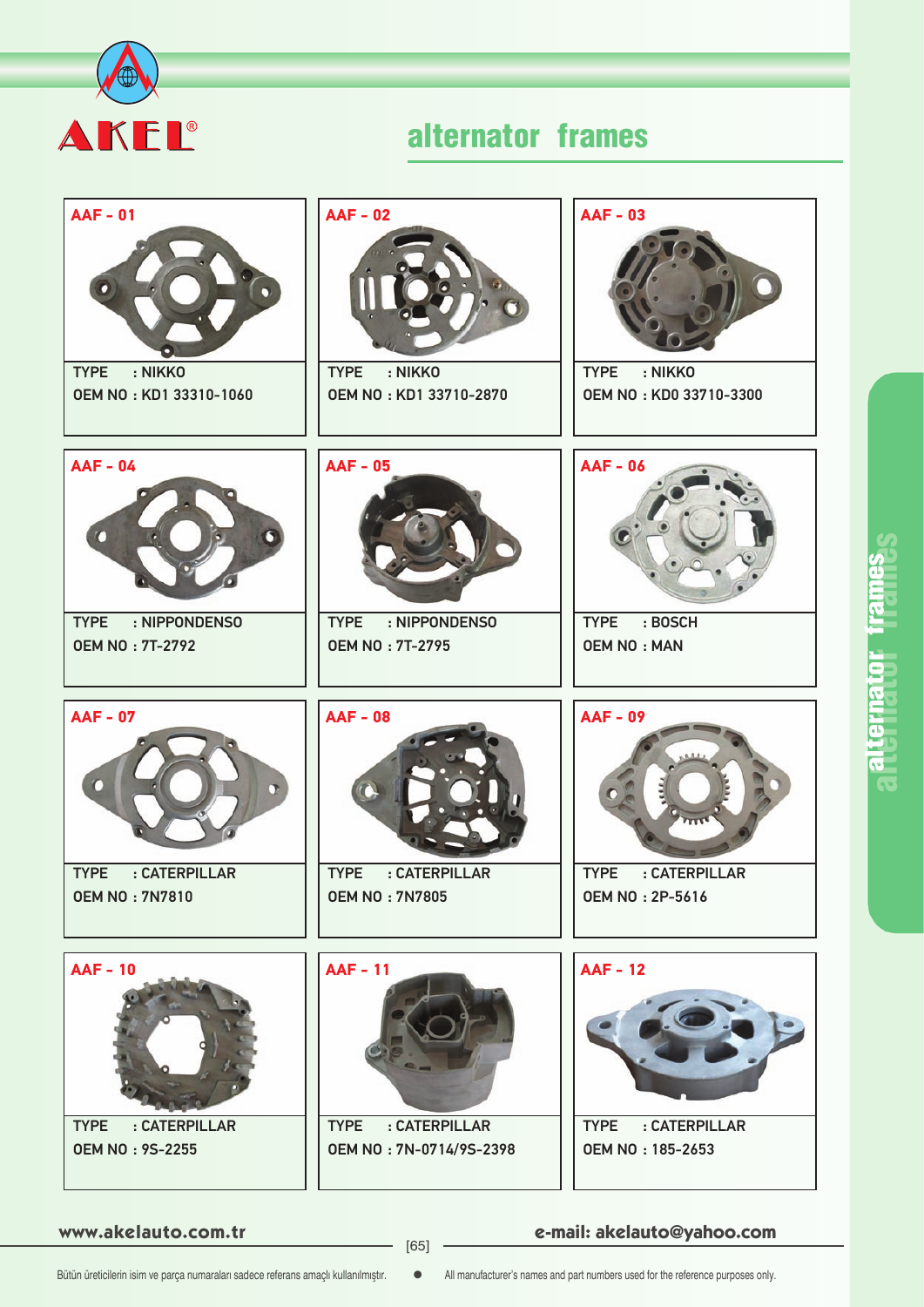# alternator frames



| <b>AAF - 13</b><br><b>TYPE</b><br>: CATERPILLAR<br>OEM NO: 185-2645                                   | <b>AAF - 14</b><br><b>TYPE</b><br>: HITACHI ZAXIS<br><b>OEM NO:</b>                                   | <b>AAF - 15</b><br><b>TYPE</b><br>: HITACHI ZAXIS<br><b>OEM NO</b><br>÷.        |
|-------------------------------------------------------------------------------------------------------|-------------------------------------------------------------------------------------------------------|---------------------------------------------------------------------------------|
| <b>AAF - 16</b><br>: MITSUBISHI - CAT<br><b>TYPE</b><br><b>OEM NO: A640X57570 MG530</b><br><b>50A</b> | <b>AAF - 17</b><br>: MITSUBISHI - CAT<br><b>TYPE</b><br><b>OEM NO: A643X16271 MG530</b><br><b>50A</b> | <b>AAF - 18</b><br>: DENSO-CATERPILLAR<br><b>TYPE</b><br><b>OEM NO</b><br>÷     |
| <b>AAF - 19</b>                                                                                       | <b>AAF - 20</b>                                                                                       | <b>AAF - 21</b>                                                                 |
| <b>TYPE</b><br>: DENSO-CATERPILLAR<br><b>OEM NO:</b>                                                  | <b>TYPE</b><br>: NIKKO-KOMATSU<br>OEM NO: KD0 35300-0130<br>24V 35A                                   | <b>TYPE</b><br>: NIKKO- KOMATSU<br><b>OEM NO</b><br>: KD0 35710-0750<br>24V 35A |

**www.akelauto.com.tr e-mail: akelauto@yahoo.com** [66]

Bütün üreticilerin isim ve parça numaraları sadece referans amaçlı kullanılmıştır.  $\bullet$  All manufacturer's names and part numbers used for the reference purposes only.